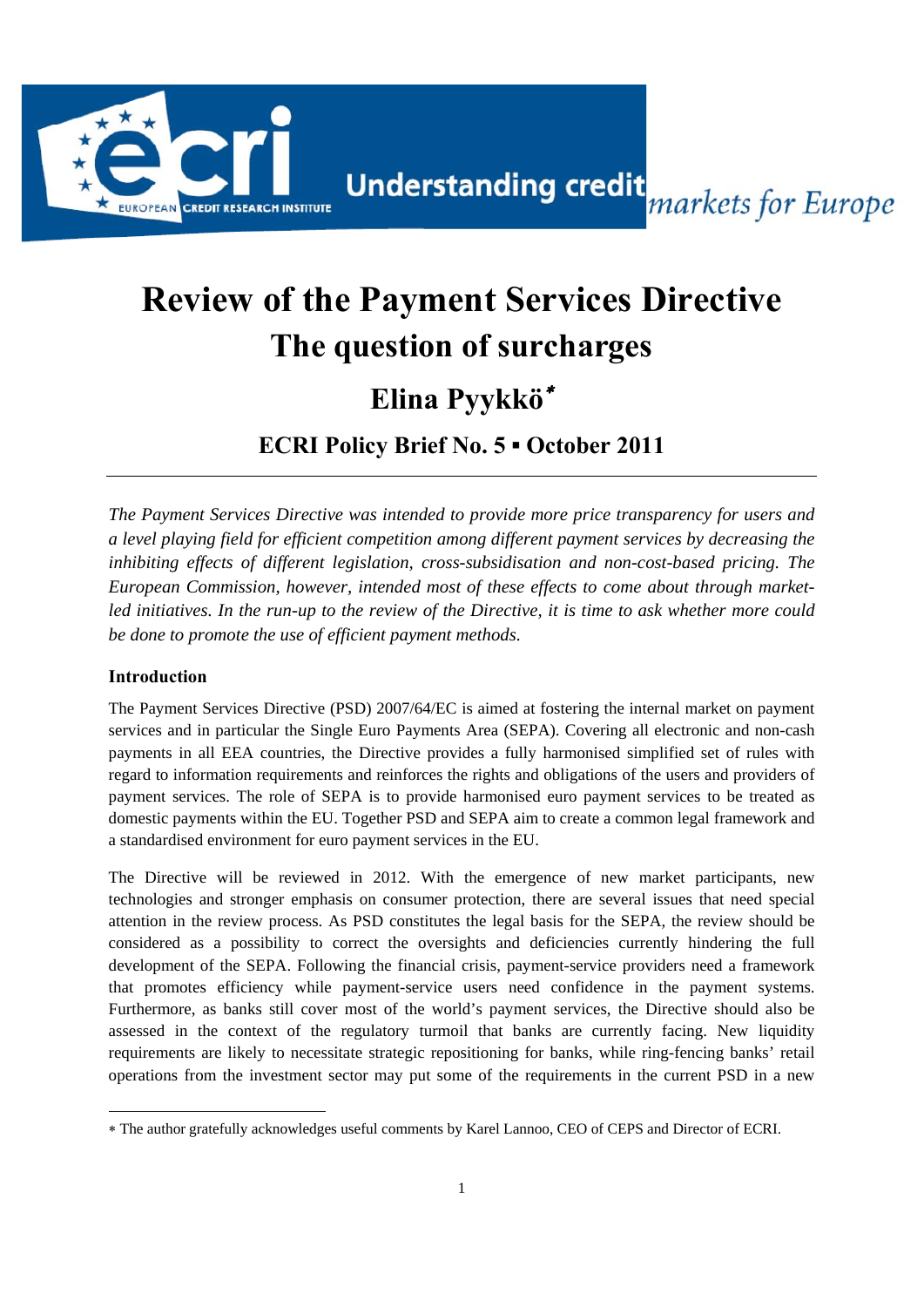light. Maintaining a level playing field between different payment services providers may have become more difficult.

In the process of designing the PSD, the Commission identified certain deficiencies in the EU payment services market. One of the main the issues raised was the high cost of the payment system to the economy due to its inefficient use, with cash being significantly more costly to the economy than electronic payments. A second set of deficiencies was found in EU payment infrastructures and services, as the systems in the EU were predominantly national, making cross-border systems small in scale and costly to operate. Thirdly, the Commission noted the large differences in the efficiency of payment services in the Single Market as well as the fragmented nature of the legal framework for payment services, calling for more integration and harmonisation in order to achieve a more efficient EU payment  $market.<sup>1</sup>$ 

With the SEPA migration still under way, the Commission decided to leave these problem areas to the market forces to determine the design and success of payment schemes and the consolidation of infrastructures. In lieu of regulatory intervention, general principles were formulated in order to eliminate or minimise the barriers to making payments as easily, safely, efficiently and inexpensively across borders as within national borders. The Commission acknowledged that attentive monitoring of the effects of self-regulation would be essential, and if monitoring should confirm market failures with respect to pricing, costs of payment the system or technical and organisational barriers to market entry, actions to propose binding legislation would have to be taken.

Now faced with reviewing the Directive, the Commission is asking whether the regulation is ideal for an efficient payments market. An efficient payments industry can reduce the economy's total payment costs as well as ensure higher transparency and better consumer protection. Authorities have indeed recently begun to pay more attention to retail payments and their efficiency. It is time to assess what could be done to better promote the use of the most efficient payment instruments in order to facilitate the full use of the Single Payments Market. The reasons for this assessment include of course the SEPA, but also the importance of efficient payments to the world economy.

#### **Room for regulatory intervention?**

It is now widely acknowledged that cash payments are more costly to society than electronic payments<sup>2</sup>. Still, the EU continues to incur significant costs from rising euro cash-in-circulation. Even though there are variations between countries, euro banknote circulation has been consistently growing at a faster pace than the growth in non-cash transactions. Savings can be achieved by moving from paper-based payments to their electronic versions and from less efficient instruments to low-cost or high-benefit instruments, for example from cash to cards. The recent World Payments Report 2011 estimates that if the eurozone could reduce cash usage, it could save approximately €20 billion per year just through the proportional reduction in euro cash-handling costs and also improving tax transparency.<sup>3</sup>

<sup>&</sup>lt;sup>1</sup> See European Commission (2005).

 $2$  See Jonker (2011) for discussion.

<sup>&</sup>lt;sup>3</sup> See World Payments Report (2011).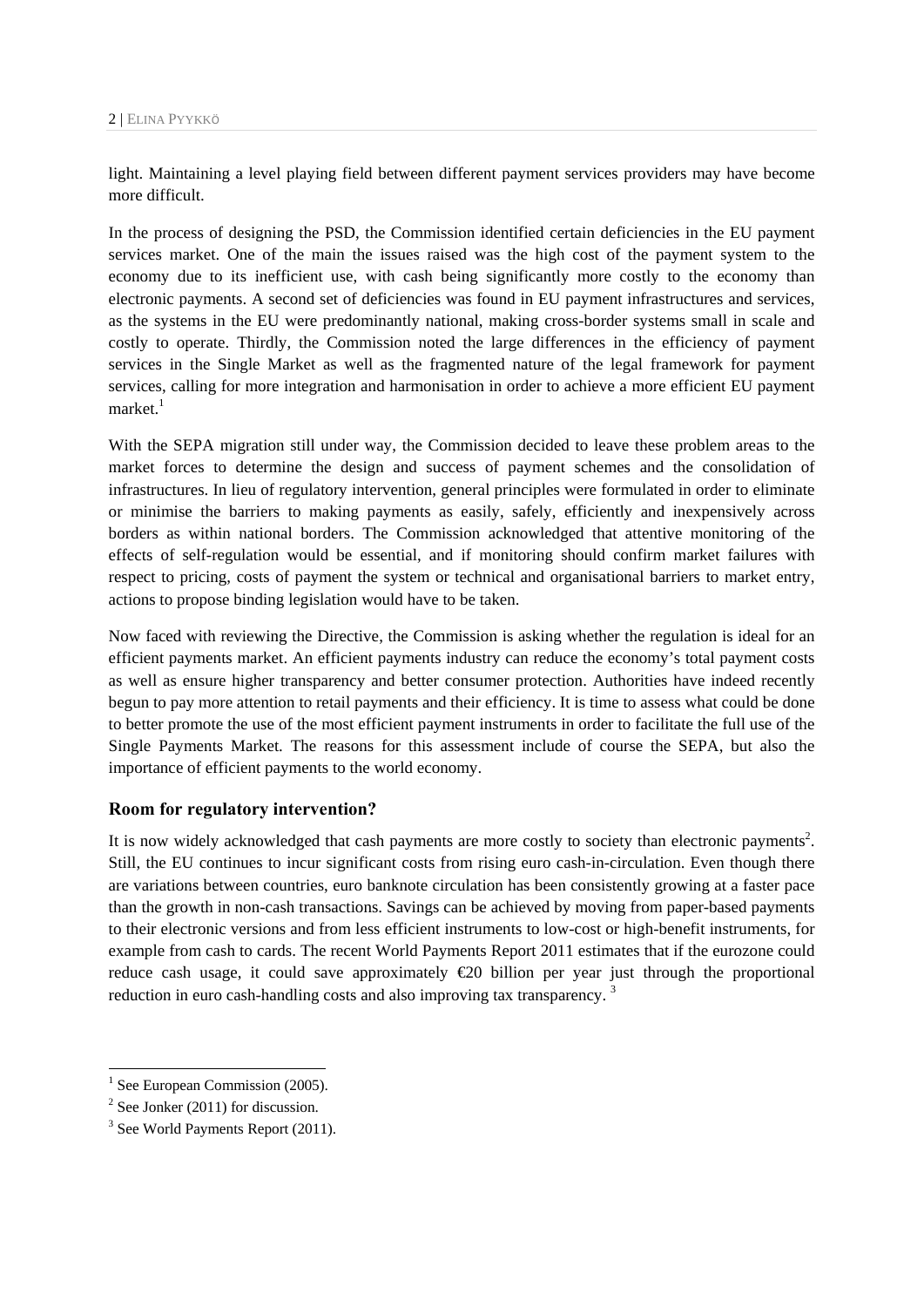The key question, therefore, is how to provide a market framework that fosters efficiency of the payment system, especially through lowering the costs for the economy. For this purpose it is important to identify which factors determine the usage of different payment services. Earlier studies have shown that the two main factors determining the usage patterns of different payment services are price and ease of use.<sup>4</sup> Consequently, in the review of the Directive, the need for changes and amendments should be considered through these requirements in order to facilitate the use of non-cash payment methods, which provide the basis for an efficient SEPA. However, there are several levels of pricing, affecting different payment users differently. Merchants are mainly concerned with merchant service charges, while consumers act on the basis of the final price of the product they are buying. Therefore, from the perspective of improving consumer confidence and protection, the mechanisms affecting consumer prices are in focus.

Against this background, the option of imposing surcharges arises as an important question. If price transparency were to be used as an argument supporting surcharging, surcharges should be imposed on both electronic and cash payments. Surcharging cards and not cash effectively discriminates card payments against cash payments. Therefore, surcharges imposed on only card payments would discourage the highly promoted use of more efficient payment systems, i.e. cards, and secondly, they may provide merchants an opportunity to extract consumer surplus especially in e-commerce.

Under the current Article 52(3) of the Directive, payment service providers shall not prevent the payees (merchants) from requesting a charge or offering the customer a reduction for the use of a given payment instrument, but the Member States are allowed to prohibit payees from imposing surcharges on certain payment instruments in order to promote competition or encourage the use of efficient payment methods. This option has been used in some Member States, and today Austria, Cyprus, France, Greece, Italy, Latvia, Lithuania, Luxembourg, Portugal, Romania, Slovakia and Sweden prohibit all charges. Limitations to charges are applied by Bulgaria, Finland, Denmark and Hungary. Therefore, at the moment, the field for surcharges is highly fragmented throughout the European payment markets. Consequently, the Commission is now assessing the practical and financial consequences of the application or non-application of the surcharge rule. In particular, some Member States' decision to forbid surcharges and their impact on competition and efficiency is under scrutiny. The Commission is also interested to learn whether surcharges are actually being used as an additional source of income.

#### **The role of surcharges**

Pricing payment instruments is a complex matter because payment networks give rise to large economies of scale and various types of externalities. Generally, production costs should be the basis of efficient pricing of payment services, allowing the consumer to make a choice that will result in the optimal use of society's resources. In certain cases, however, an adjustment for externalities is necessary, with positive externalities leading to prices below the production cost while negative externalities set the price above the production cost. One particular type of positive externality is created by network effects. Payment systems are generally characterised by network effects that arise when the benefit of a product to a user increases as the number of other users of the same product increases. In the case of cash, the network effects are largely direct and one-sided as it is practically accepted by all the players in the market. For cards, the network effect is two-sided as cardholders do not benefit from an increase in the number of

 $4$  See Leinonen (2008) for a thorough discussion of payment habits and what affects them.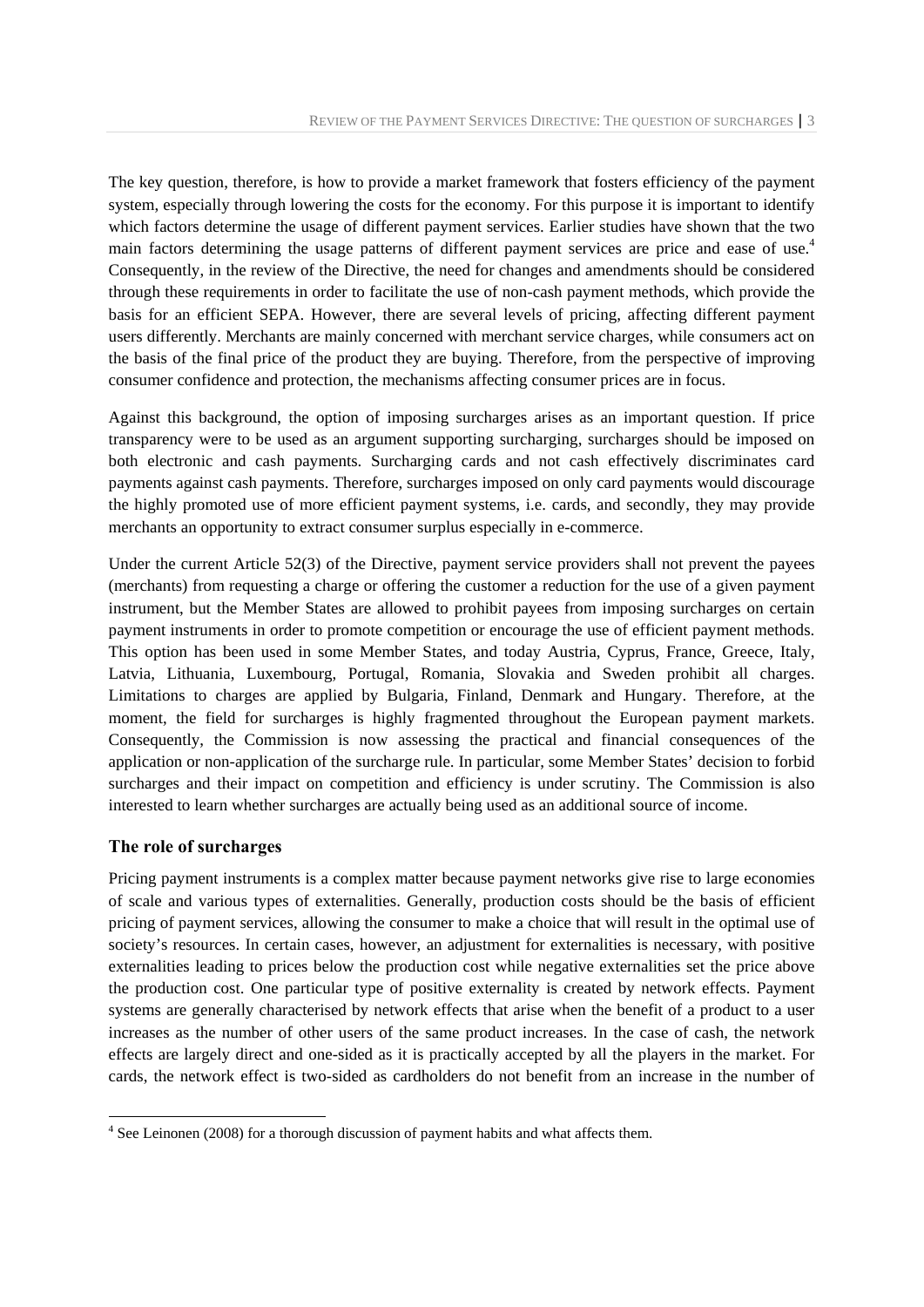cardholders as merchants do, but cardholders benefit from an increase in the number of merchants who accept cards.<sup>5</sup>

The solution generally used by the payment services industry to cover its production costs has been subsidisation, where the market that benefits more from the system subsidises the other side. The price of cash and card payments are effectively hidden from consumers. Nevertheless, this type of pricing may lead to an overuse of less efficient payment instruments. With regards to the card payments market, this may result in too few payment terminals and too few customers with cards, leading to overuse of cash.

The observation that the payments industry is a two-sided market has stressed the fact that in setting payment prices, banks need to get both consumers and retailers on board by pricing both sides of the market in an effective way. The ability of the merchant to impose a surcharge on card payments affects the price structure, and therefore the total demand of card payment services (Bolt et al., 2010). Rochet & Tirole (2002, 2003) have shown that the price structure and therefore also the interchange fee, becomes irrelevant if merchants charge different prices for cash and card payments. Consequently, from a theoretical perspective, the surcharge option neutralises the impact of interchange fees on end-user tariffs and it gives merchants a tool with which to influence their customers' payment choice (Gans & King, 2003). This argument assumes, however, that all means of payment are surcharged, including cash.

#### **Confronting theory with evidence**

Studies generally show that from a cost perspective, debit cards are underused<sup>6</sup>. The question of whether surcharges significantly contribute to this under-usage is more difficult to answer. Empirical studies investigating the impact of surcharges on the usage patterns and consequently on the use of efficient payment methods show that surcharges steer consumers away from using debit cards towards the use of cash. Research by the Reserve Bank of Australia (2008) reveals that consumers use their cards less where surcharges are applied. Consistently, Bolt et al. (2010) show using Dutch survey data from both consumers and merchants, that removing debit card charges will lead to more debit card payments and reduce the use of cash. Therefore, imposing surcharges on card payments decreases their usage, increasing the costs payments to the economy.

Although less surcharges on debit card payments is favourable for the efficiency of payment systems, prohibiting the ability to surcharge may also have adverse effects as merchants face higher fees for card payments, leading possibly to lower card acceptance. Consequently, some theoretical arguments have emphasised taking into account the degree of competition among merchants and network externalities when assessing the justification of a no-surcharge rule. However, the scale economies of card payments provide an important argument in favour of a no-surcharge rule. Once unit transaction costs fall due to scale economies, more and more merchants will save transaction costs by accepting card payments and

<sup>&</sup>lt;sup>5</sup> Card payments require an infrastructure of terminals and systems for transferring information on the payment, representing a major fixed cost. The cost directly attributable to an individual card payment is minor. Cash payments do not require this type of infrastructure for the payment itself to be executed, but each cash payment increases the costs of handling cash, involving lower fixed costs but a more significant amount of costs attributable to an individual payment. This is why more card payments lowers the social costs associated with them, while the costs for cash payments remain relatively unchanged.

<sup>&</sup>lt;sup>6</sup> Term underuse indicates that consumer makes the choice of payment method on the basis of his private incentives and so deviates from the social optimum (see Bergman et al., 2009).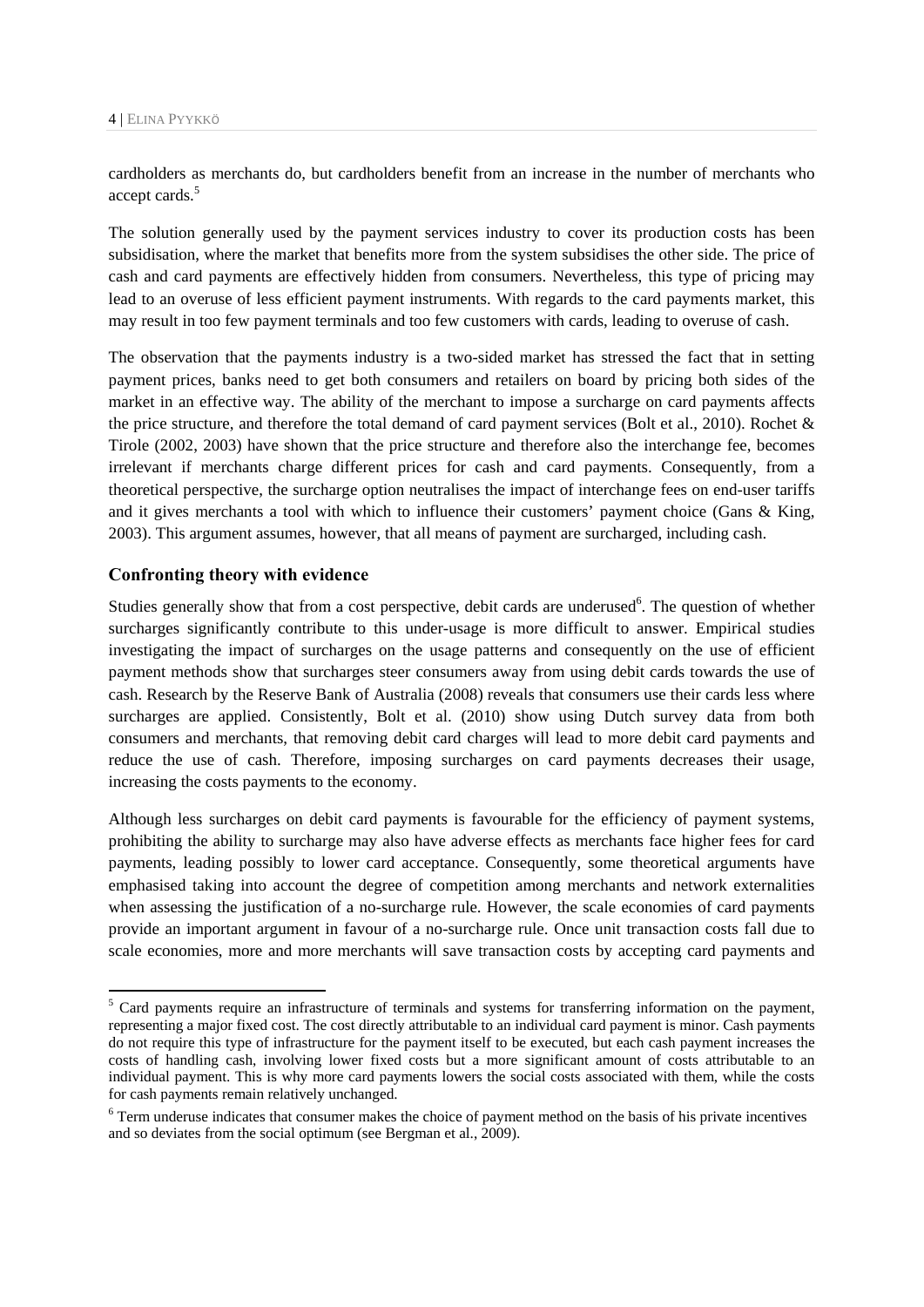they will be more inclined to not impose surcharges (DNB, 2010). Studies have also suggested that not imposing a debit card surcharge may result in higher sales (Rochet & Tirole, 2002; Bolt et al., 2010). Therefore, accepting debit cards can be a service to the consumer and therefore increase business. When the average transaction cost of card payments drops below that of cash payments, card surcharges no longer contribute to cost-effective consumer payment behaviour.

Furthermore, in the case of low competition, merchants only have to consider the impact of surcharges on the demand of their customers. Wright (2003) shows that when merchants with monopoly power are allowed to surcharge, they will do so excessively in order to extract consumer surplus from cardholders.

#### **Conclusions**

The trend towards transparent and efficient pricing calls for abolishing cross-subsidisation. Price competition cannot exist in a market that functions without direct charges and where new entrants have to rely on cross-subsidisation in order to sell their services. If the end-users do not see the costs of different payment methods, they have little incentive to change their behaviour towards the more efficient payment methods. If given the option to impose a surcharge, merchants may be encouraged to start accepting payment cards. However, as the competitive environment may distort the pricing choices of the merchant, there is a risk that surcharges may be used to extract consumer surplus. Furthermore, surcharges influence consumers' perceptions of the cost of card payments and imposing a surcharge on cost-efficient means of payment may deter consumers from paying efficiently. Therefore, imposing surcharges on card payments comes with a risk of steering the pricing of payment instruments towards less transparency.

Having the well-functioning Single Payments Market as the ultimate goal, the Commission may have to take a stronger role in regulating the pricing of payments. If SEPA is expected to provide all the expected benefits, the use of electronic payments should be promoted. The question is whether surcharges play an important role in the use of electronic payment methods. The evidence suggests that imposing surcharges on debit card payments is leading to lower usage rates of card payments. Lower usage of card payments would likely decrease the vital economies of scale associated with card payments. As variable costs for merchants would increase, it would again lead to lower acceptance of cards at points of sale. This would be more expensive for the economy and run counter to the objectives of the PSD, not to mention failing to promote technological innovation in payment services.

The Commission should now carefully consider the pros and cons of surcharges and take into account their interplay with pricing structures of wider payment systems. If surcharges are to be generally forbidden, it limits the bargaining power of merchants vis-á-vis card companies, while allowing it hands merchants a tool to influence their customers' payment choice. In the review of the Directive, however, one has to keep in mind the objective of higher consumer protection through enhanced user confidence and price transparency. Consumers are dependent on payment services, which is why consumer protection is a corner stone of the PSD. Changes in customers' payment habits through payment services infrastructures have to be taken into account as they are the driving force behind the cost efficiencies achieved through economies of scale.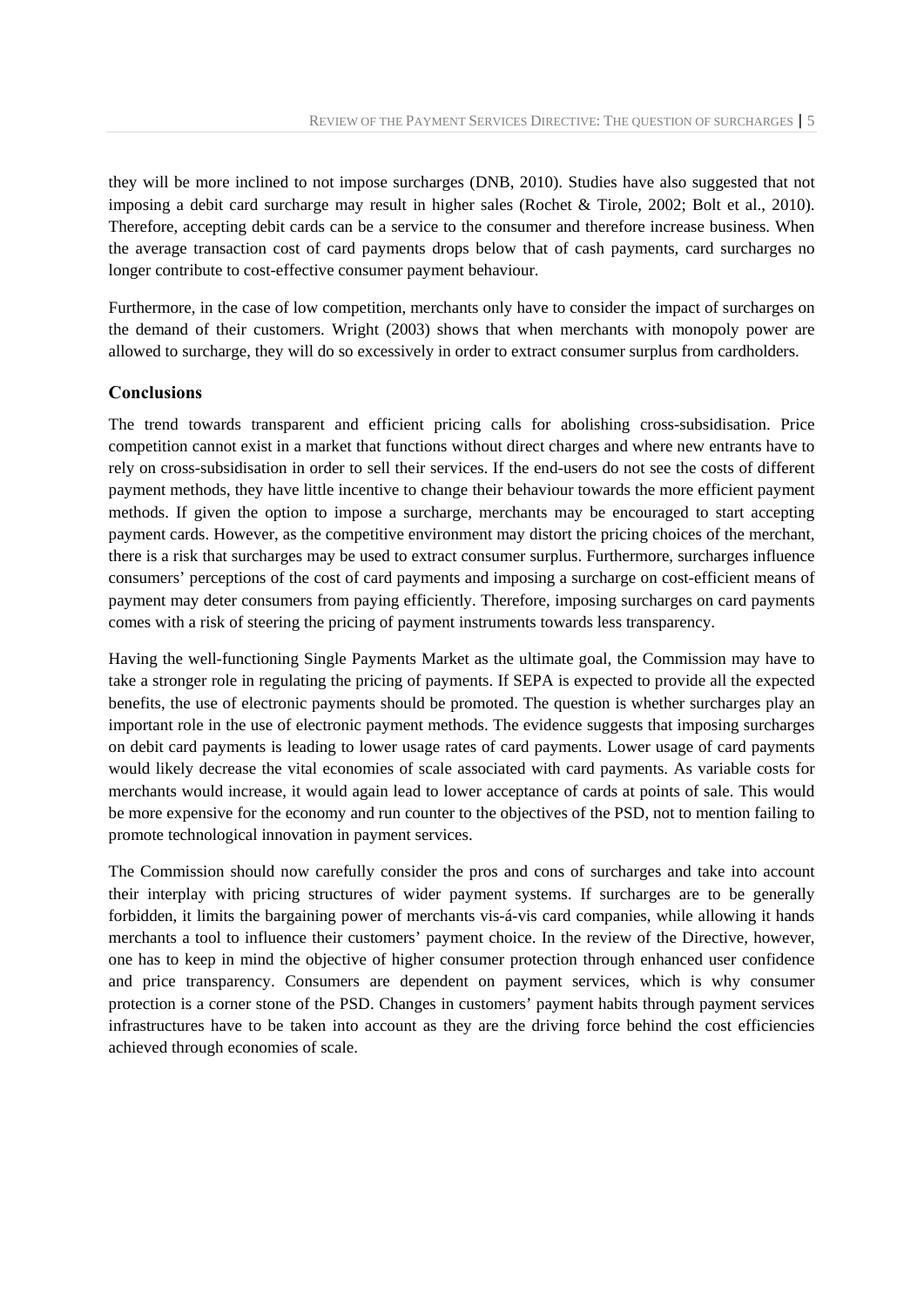#### **References**

Bergman, M.A., G. Guiburg and B. Segendorff (2009), "Card and cash payments from a social perspective in Sweden", in H. Leinonen (ed.), *Evolving Payment Habits*, Bank of Finland Expository Studies A:113.

Bolt, W., N. Jonker and C. Van Renselaarn (2010), "Incentives at the counter: An empirical analysis of surcharging card payments behaviour in the Netherlands", *Journal of Banking and Finance* 34(8), 1738- 1744.

De Nederlandsche Bank (DNB) (2010), DNB Annual Report 2009, DNB, Amsterdam.

European Commission (2005), Impact assessment, Commission Staff Working Document, SEC(2005) 1535

(http://www.europarl.europa.eu/registre/docs\_autres\_institutions/commission\_europeenne/sec/2005/1535/ COM\_SEC(2005)1535\_EN.pdf).

Gans, J.S. and S.P. King (2003), "The neutrality of interchange fees in payment systems", *Topics in Economic Analysis and Policy* 3(1), article 1.

Jonker, N. (2011), "Card acceptance and surcharging: the role of costs and competition", *Review of Network Economics* 10(2), article 4.

Leinonen, H. (2008), "Payment habits and trends in the changing e-landscape 2010+", Bank of Finland Expository Studies A:111.

Reserve Bank of Australia (2008), "Reform of Australia's payment system – Conclusions of the 2007/08 Review", Reserve Bank of Australia.

Rochet, J-C and J. Tirole (2002), "Cooperation among competitors: Some economics of payment card associations", *RAND Journal of Economics* 33(4), 549-570.

\_\_\_\_\_\_\_ (2003), "Platform competition in two-sided markets", *Journal of the European Economic Association* 1(4), 990-1029.

World Payments Report (2011), Capgemini, RBS and EFMA (http://www.capgemini.com/insights-andresources/by-publication/world-payments-report-2011/).

Wright, J. (2003), "Optimal card payment systems", *European Economic Review* 47, 587-612.